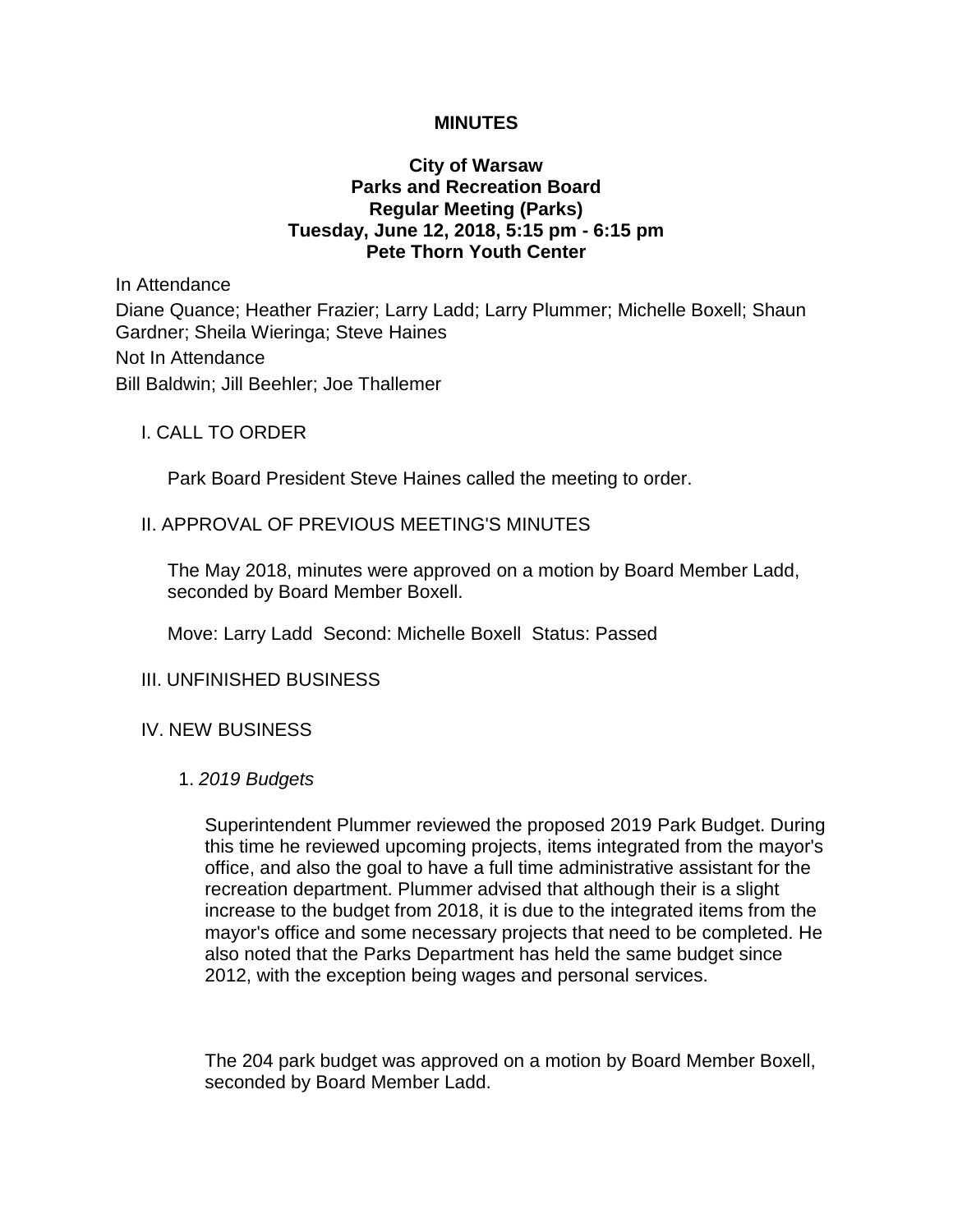The non-reverting 211 budget was approved on a motion by Board Member Ladd, seconded by Board Member Boxell.

The non-reverting 403 budget was approved on a motion by Board Member Boxell, seconded by Board Member Ladd.

Move: Larry Ladd Second: Michelle Boxell Status: Passed

## 2. *Recreation Report*

Recreation Director Weiringa advised that summer programs are in full swing now. There has been a great turn out and many individuals are using the on-line feature to register for a lot of the programs and events. We are still looking for lifeguards and due to that, the tentative schedule again for the beaches are (this can be changed due to staffing levels at any given point):

Monday & Tuesdays: No guards on either Pike Lake nor Center Lake Wednesday-Friday: Both beaches guarded Saturday & Sundays: Center Lake only

#### 3. *Maintenance Report*

Maintenance Director Shaun Gardner advised that the main focus has been keeping Central Park up to par with all the events which have been held their from the Lakes Festival, the Wall, Relay for Life and now concerts. The Barber Surf Rake is used daily at both Pike Lake Beach and Center Lake Beach. Anchors for the basketball courts have been set at Richardson-Dubois Park. In July, K&M will strip and place the final touches on the court.

The old block building located near the Firemen's Building has been removed and cleaned up. The concrete cornhole boards at the campground has also been placed. Rotary Park shelter is completed. Towards the end of fall grade work and concrete work will hopefully be finished as the main concern now is maintaining park properties such as mowing, flower beds, and general maintenance. Also, wood fiber has been installed and a new "flyer" merry go round has been installed at Beyer Park.

Gardner informed that DNR had approached the parks department and asked if we'd be willing to paint the lines and/or parking areas at the new